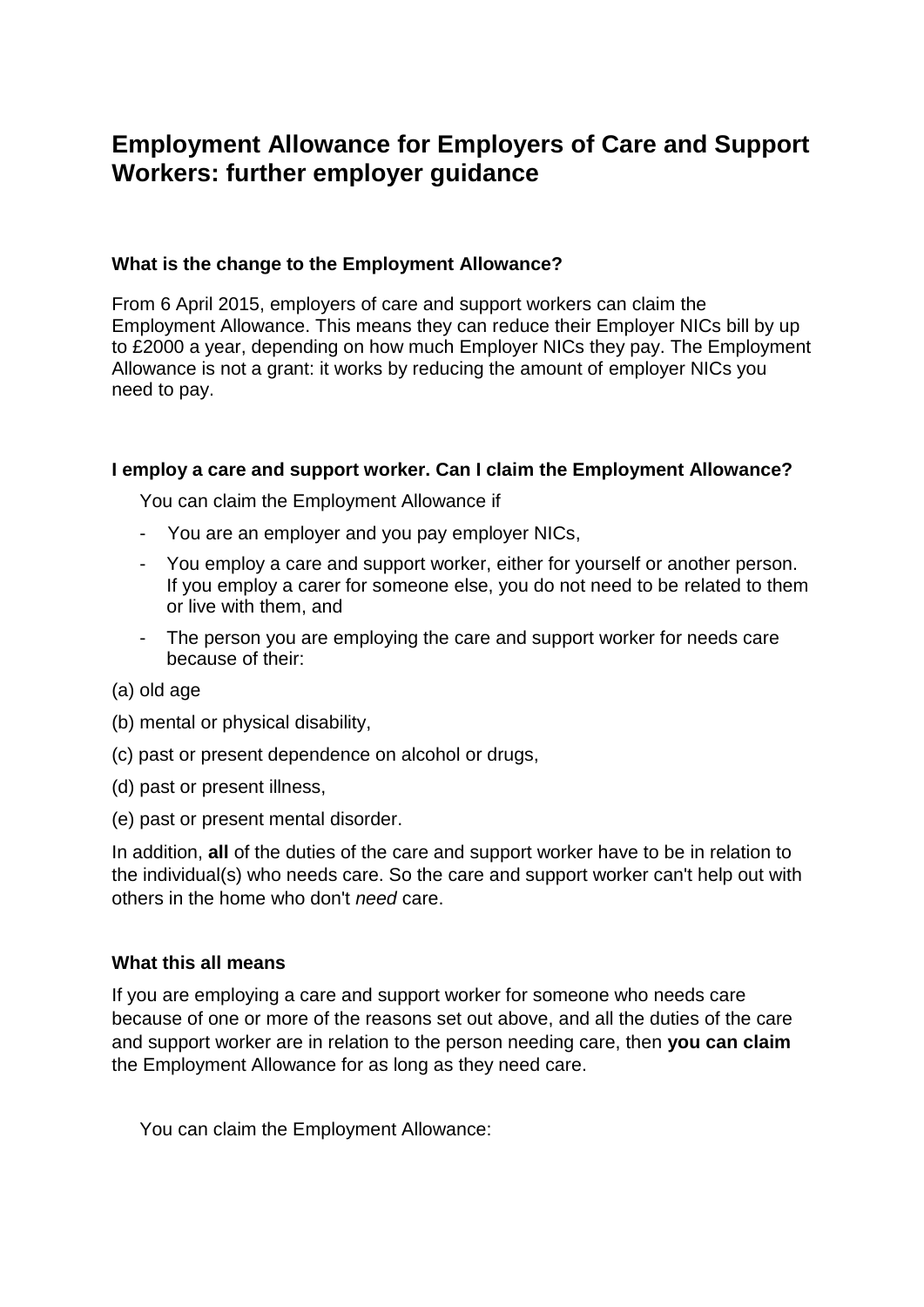- if you receive a direct payment for care from the NHS or your local authority and you use this to employ care and support worker. This type of care worker is also sometimes known as a Personal Assistant.
- if you employ a care and support worker and pay for this yourself, from your own funds.
- if you employ a care and support worker for yourself, a family member, or someone completely unrelated to you.

# **Duties of the Care and Support Worker**

The care and support worker can do anything that you need help with. This could be anything from personal care to general assistance round the house with cleaning, cooking and laundry, or help with financial administration such as tax credits.

The care can be provided anywhere, so you can employ a carer to support family or friends who do not live with you and claim the Employment Allowance. The care does not need to be provided in the home, so you can employ a carer to help at work, accompany you to day care or appointments and claim the Employment Allowance.

You cannot claim the Employment Allowance if you are employing a nanny unless the nanny is employed for an individual who needs care because of one of the reasons set out above.

## **How to claim the Employment Allowance**

## **I file my HMRC returns on-line**

Claiming the Employment Allowance is simple. You will need to tick the box to confirm you are eligible on your payroll software*.* Your payroll software will automatically apply the Employment Allowance and reduce your Employer NICs bill. More information on how to claim is set out below

To claim through your payroll software, put 'Yes' in the 'Employment Allowance indicator' field next time you send an Employment Payment Summary (EPS) to HM Revenue and Customs (HMRC).

If you use HMRC's Basic PAYE Tools:

- Select the correct name in the 'Employer' menu on the home page.
- Select 'Change employer details'.
- Select 'Yes' in the 'Employment Allowance indicator' field.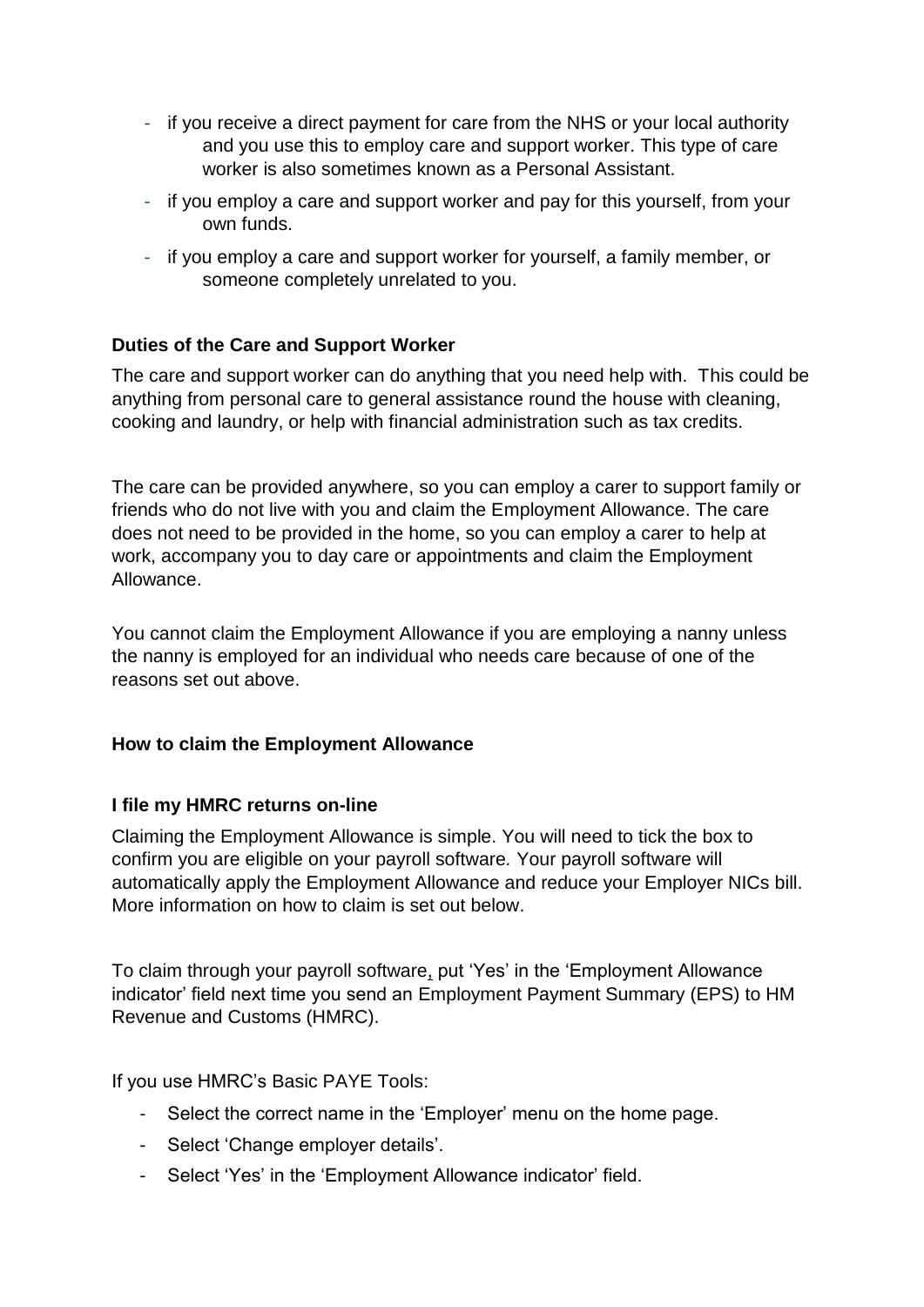- Send your EPS as normal.

You only need to claim Employment Allowance once. If you stop being eligible, select 'No' in the 'Employment Allowance indicator' field in your payroll records.

Not all payroll software can send EPS reports. If yours can't, you can use HMRC's [Basic PAYE Tools.](https://www.gov.uk/basic-paye-tools)

## **I file my HMRC returns on paper**

If you complete your HMRC returns on paper rather than online, it is just as straightforward to claim the Employment Allowance. Simply tick the box on form RT5 (Employment Payment Summary) where it asks whether you wish to claim the Employment Allowance. You will need to tick this box every time you send in an RT5. You will also need to subtract the value of the allowance from your Employer NICs liability before you make a payment. You can either spread the allowance over the year or deduct it all in one go, if you have sufficient Employer NICs liability.

## **Frequently Asked Questions:**

|                | Question                                                                                                                                                                                                              | Answer                                                                                                         |
|----------------|-----------------------------------------------------------------------------------------------------------------------------------------------------------------------------------------------------------------------|----------------------------------------------------------------------------------------------------------------|
| 1              | I need to employ a carer because of a long<br>term health condition. Can I claim the<br><b>Employment Allowance?</b>                                                                                                  | Yes.                                                                                                           |
| 2              | I receive direct payments to help with my<br>care due to disability. I need to employ a<br>personal assistant to support me. Can I<br>claim the Employment Allowance?                                                 | Yes.                                                                                                           |
| 3              | I was injured in a car crash and will need<br>to employ a carer whilst I recover. Can I<br>claim the Employment Allowance?                                                                                            | Yes, for as long as you are in need<br>of care.                                                                |
| $\overline{4}$ | I want to employ a carer for my friend, who<br>has fallen and broken her hip. She lives in<br>another part of the country. Would my<br>friend need to live with me to enable me to<br>claim the employment allowance? | No - the person who needs care<br>doesn't have to live with you. You<br>can claim the Employment<br>Allowance. |
| 5              | I want to employ a carer for my adult son,<br>who has serious health issues and needs<br>full time care. He does not live with me.<br>Can I claim the employment allowance?                                           | Yes.                                                                                                           |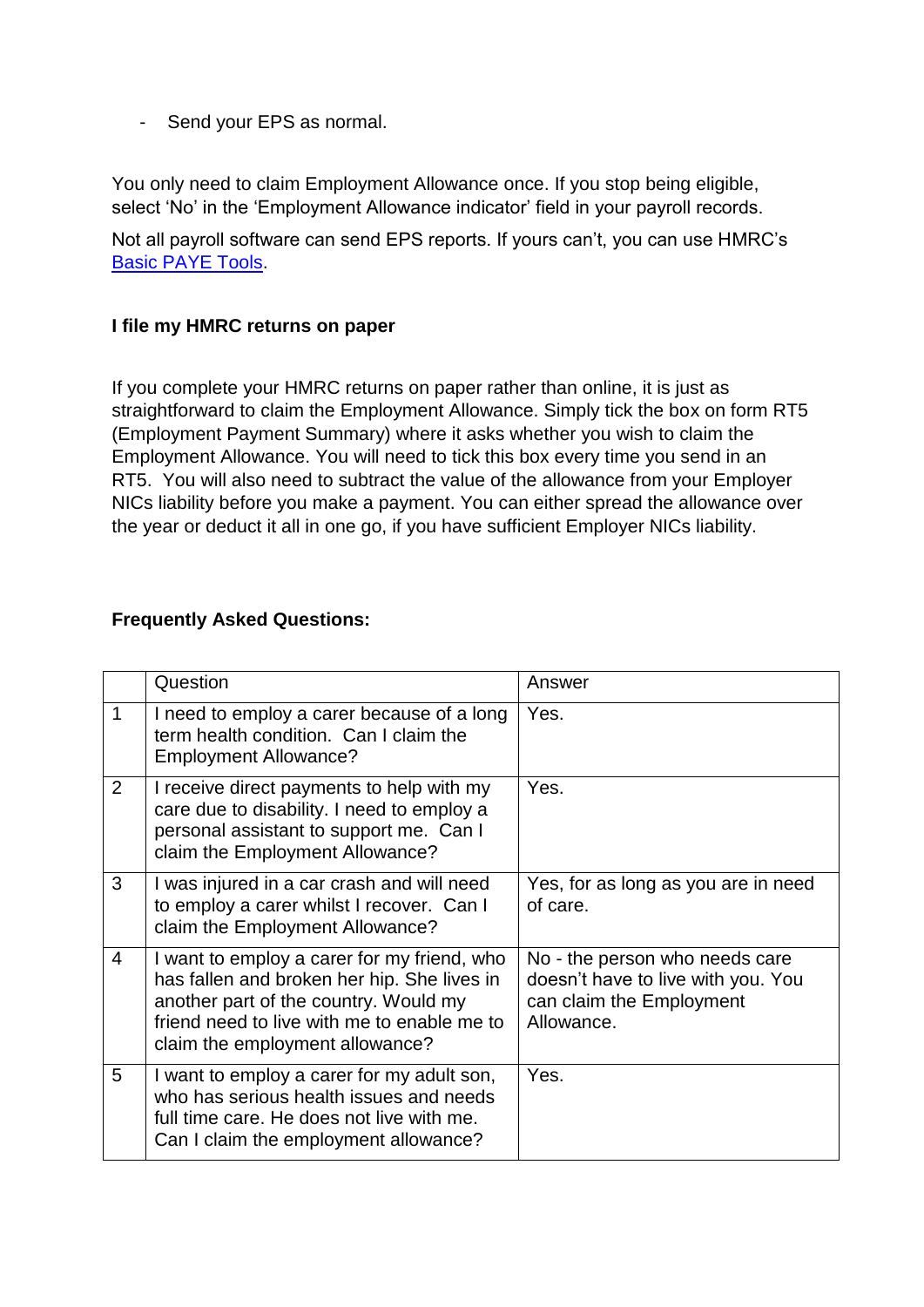| 6              | I am a parent and employ a nanny/au pair<br>to look after my children. Am I entitled to<br>the Employment Allowance?                                                                                    | No.                                                                                                                                                                                                                                                                                                                           |
|----------------|---------------------------------------------------------------------------------------------------------------------------------------------------------------------------------------------------------|-------------------------------------------------------------------------------------------------------------------------------------------------------------------------------------------------------------------------------------------------------------------------------------------------------------------------------|
|                |                                                                                                                                                                                                         | To qualify for the allowance, you<br>must be employing a care and<br>support worker to support someone<br>who 'needs' care because of                                                                                                                                                                                         |
|                |                                                                                                                                                                                                         | (a) old age,                                                                                                                                                                                                                                                                                                                  |
|                |                                                                                                                                                                                                         | (b) mental or physical disability,                                                                                                                                                                                                                                                                                            |
|                |                                                                                                                                                                                                         | (c) past or present dependence on<br>alcohol or drugs,                                                                                                                                                                                                                                                                        |
|                |                                                                                                                                                                                                         | (d) past or present illness, or                                                                                                                                                                                                                                                                                               |
|                |                                                                                                                                                                                                         | (e) past or present mental disorder.                                                                                                                                                                                                                                                                                          |
|                |                                                                                                                                                                                                         | An employer employing a nanny/au<br>pair to care for children would not<br>qualify.                                                                                                                                                                                                                                           |
| $\overline{7}$ | I am a parent. I employ a carer to look<br>after my disabled child. Can I claim the<br><b>Employment Allowance?</b>                                                                                     | Yes, if your child needs care due to<br>their disability                                                                                                                                                                                                                                                                      |
| 8              | I am a disabled parent. I employ a nanny<br>to look after my children. Can I claim the<br><b>Employment Allowance?</b>                                                                                  | If your disability means that you<br>need support so that you can care<br>for your children, you can claim the<br>Employment Allowance.                                                                                                                                                                                       |
| 9.             | I employ two carers. Can I have two<br><b>Employment Allowances?</b>                                                                                                                                    | No. The Employment Allowance is<br>per Employer, not per staff member.<br>Each Employer can reduce their<br>Employer NICs bill by up to £2000,<br>irrespective of how many staff they<br>employ.                                                                                                                              |
| 10             | I employ a part-time carer. I pay £1000                                                                                                                                                                 | No.                                                                                                                                                                                                                                                                                                                           |
|                | Employer NICs a year. I have only used<br>£1000 of the Employment Allowance but I<br>know the Employment Allowance is for<br>£2000. Can I have the other £1000 of the<br>allowance that I haven't used? | The Employment Allowance is not a<br>cash grant, but an offset against<br>your Employer NICs bill of up to<br>£2000 a year. If you pay less than<br>£2000 a year in Employer NICs then<br>your claim is capped at the total<br>amount of Employer NICs you pay.<br>You will not receive a refund for any<br>unused allowance. |
| 11.            | I employ a carer to look after my elderly<br>parents. Can I claim the Employment<br>Allowance?                                                                                                          | Yes. As long as both your parents<br>need care because of<br>(a) old age,<br>(b) mental or physical disability,                                                                                                                                                                                                               |